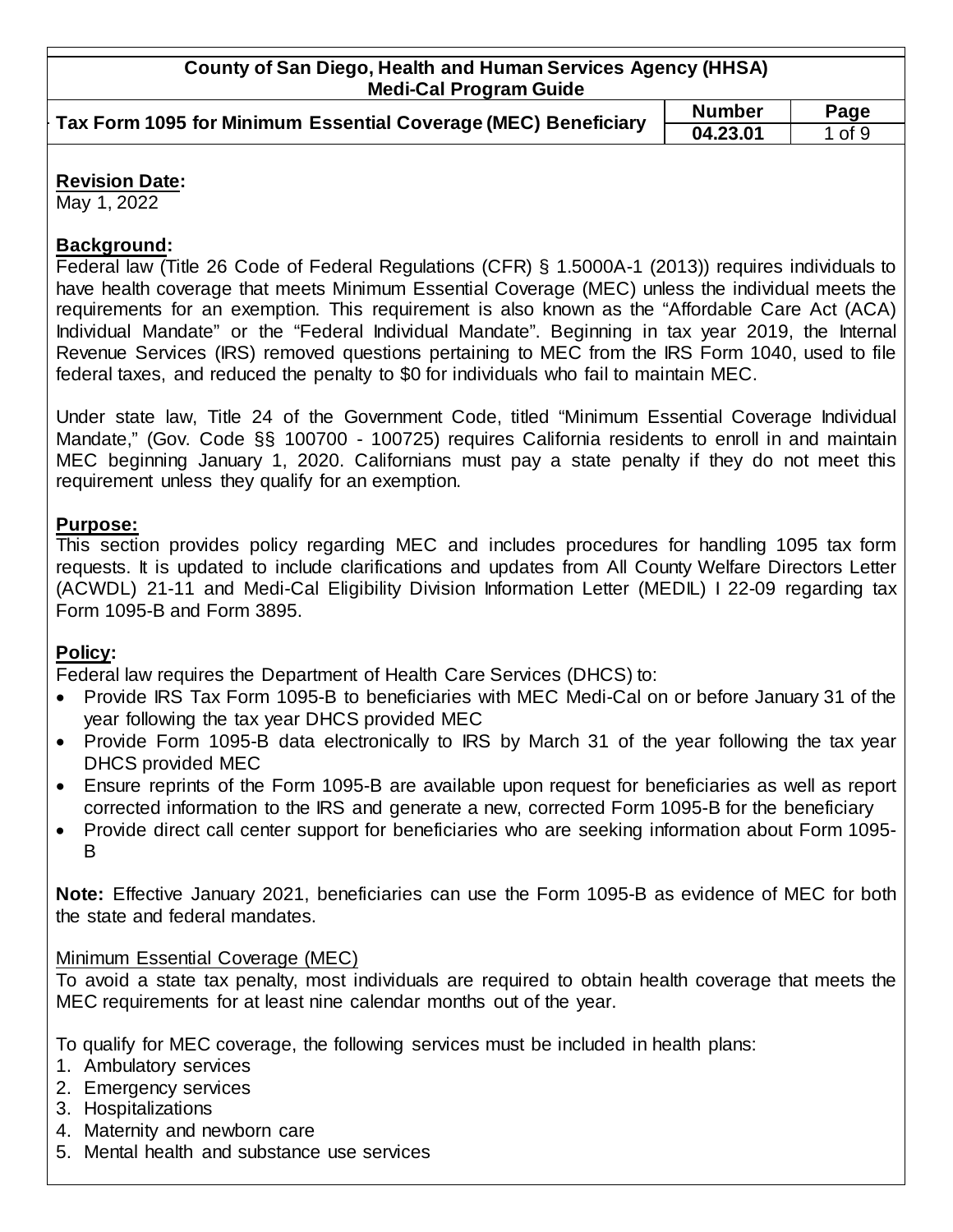| <b>County of San Diego, Health and Human Services Agency (HHSA)</b><br><b>Medi-Cal Program Guide</b>                                                                                                                                                                                                                                                                                                                                          |          |                   |  |  |
|-----------------------------------------------------------------------------------------------------------------------------------------------------------------------------------------------------------------------------------------------------------------------------------------------------------------------------------------------------------------------------------------------------------------------------------------------|----------|-------------------|--|--|
| Tax Form 1095 for Minimum Essential Coverage (MEC) Beneficiary                                                                                                                                                                                                                                                                                                                                                                                |          | Page              |  |  |
|                                                                                                                                                                                                                                                                                                                                                                                                                                               | 04.23.01 | $2$ of $9$        |  |  |
| 6. Rehabilitative services and devices<br>7. Prescription drug coverage<br>8. Laboratory services<br>9. Preventive, wellness, and chronic disease management services<br>10. Pediatric services, including oral and vision care                                                                                                                                                                                                               |          |                   |  |  |
| MEC Medi-Cal includes cash-linked Medi-Cal such as the California Work Opportunity and<br>Responsibility to Kids (CalWORKs), Foster Care and Supplemental Security Income (SSI) programs.<br>Medi-Cal services that are restricted, Medically Needy (with a SOC, when the SOC has not been<br>met), State-funded only, family planning, tuberculosis and non-Medicaid are not MEC.                                                            |          |                   |  |  |
| Non-MEC Medi-Cal Aid Codes<br>Beneficiaries placed in a Medi-Cal program that is not considered MEC will not receive a Form 1095-<br>B. For a list of Non-MEC and MEC Medi-Cal aid codes refer to Desk Aid 81 in the Eligibility Essentials<br>site.                                                                                                                                                                                          |          |                   |  |  |
| <b>Qualifying Exemptions and Tax Penalties</b><br>Most people who do not have qualifying health coverage must either pay a fee (state tax penalty) or<br>qualify for an exemption when they file their taxes.                                                                                                                                                                                                                                 |          |                   |  |  |
| Exemptions<br><b>Individuals</b><br>for<br>exemption<br>with<br>the<br>may<br>apply<br>an<br>www.healthcare.gov/exemptions or call 1-800-318-2596. Exemptions include:<br>Short coverage gap (less than 3 months)<br>$\bullet$<br><b>Financial Hardships</b><br>$\bullet$<br>Incarceration<br>$\bullet$<br>American Indian tribes<br>Religious objections<br>Undocumented Immigrant                                                           | federal  | marketplace<br>at |  |  |
| <b>Tax Penalty</b><br>Individuals who are mandated but do not have qualifying coverage or meet an exemption are required<br>to pay a tax penalty on their state tax return. Refer individuals inquiring about tax penalties to the<br>Franchise Tax Board (FTB).                                                                                                                                                                              |          |                   |  |  |
| Procedure:<br>04.23.01A Tax Forms<br>There are three types of IRS Form 1095 that a beneficiary may receive:<br>IRS Form 1095-A and FTB Form 3895: Provided by Covered California (CA)<br>IRS Form 1095-B: Provided by DHCS<br>$\bullet$<br>IRS Form 1095-C: Provided by health insurance carriers or employers with sponsored health<br>٠<br>plans<br>Beneficiaries may receive more than one type if they had more than one health coverage. |          |                   |  |  |
|                                                                                                                                                                                                                                                                                                                                                                                                                                               |          |                   |  |  |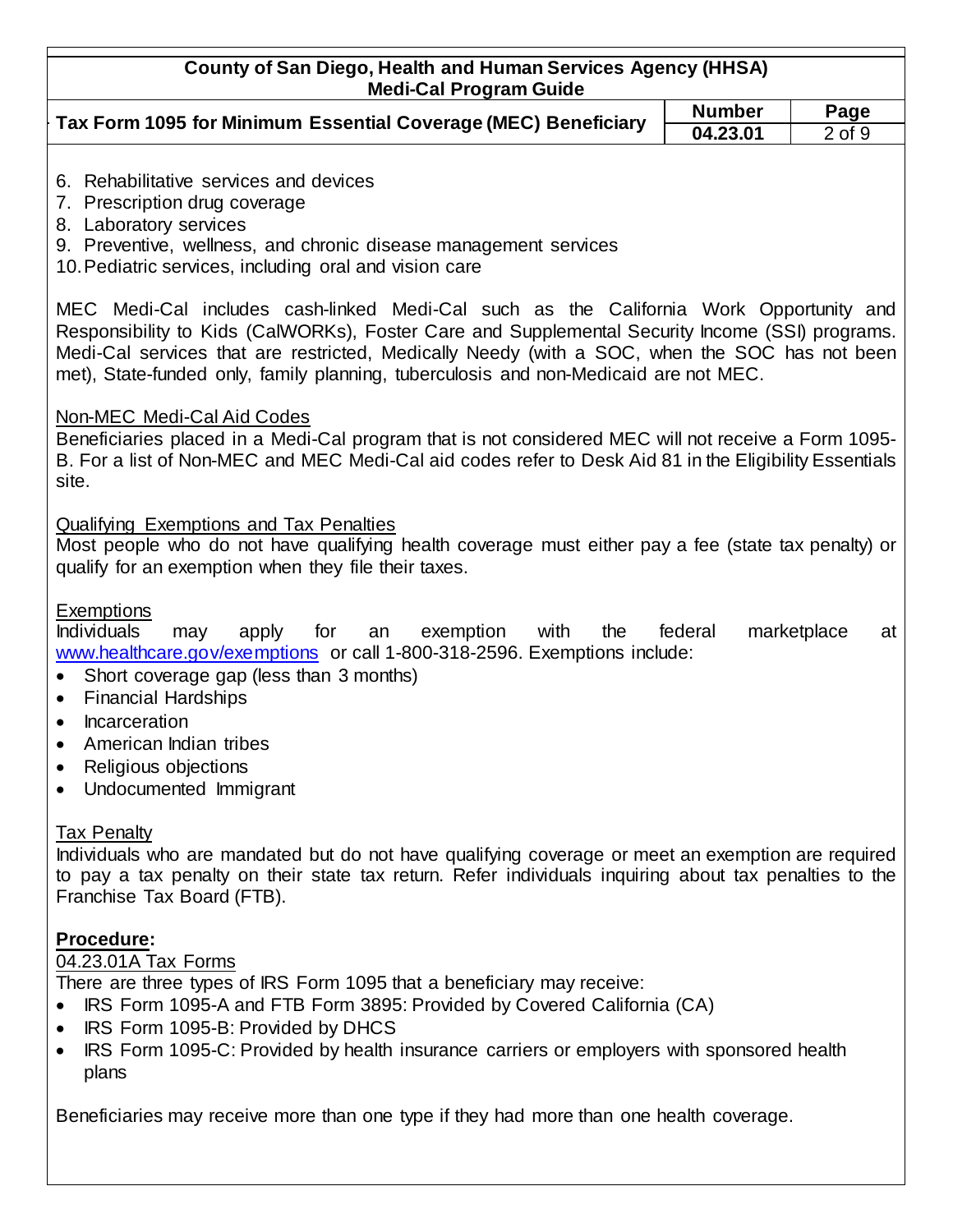# **County of San Diego, Health and Human Services Agency (HHSA) Medi-Cal Program Guide**

|                                                                                       | number |
|---------------------------------------------------------------------------------------|--------|
| Tax Form 1095 for Minimum Essential Coverage (MEC) Beneficiary $\frac{1}{2}$ 04.23.01 |        |

**Number Page 04.23.01** 3 of 9

## IRS Tax Form 1095-A and FTB Form 3895

Some beneficiaries may have health coverage provided by Covered CA and Medi-Cal during the given tax year. Some families have members in Medi-Cal and others in Covered CA. That means some families and certain beneficiaries may receive MEC information from both DHCS and Covered CA in the same year.

Covered CA will provide IRS Tax Form 1095-A *Health Insurance Marketplace Statement* and FTB Form 3895 California Health Insurance Marketplace Statement attached to a cover letter. These prepopulated forms contain information that is needed to help beneficiaries validate the amount of Advance Premium Tax Credits (APTC) they have received or, if they have not received APTC, to see if they might be eligible to receive a lump sum Premium Tax Credit (PTC) when they file their federal income taxes. This evaluation is done by the beneficiary or their tax preparer on IRS Form 8962 Premium Tax Credit. The cover letter provides basic information summarizing the purpose of the form. Covered CA will submit the information on Form 1095-A electronically to the IRS. Information on Forms 1095-A and 3895 include:

- Beneficiary policy number, household member names, Date of Birth (DOB), Social Security Number (SSN)
- Beneficiaries enrolled in a health plan
- The number of months each member had health coverage
- The amount paid in monthly premiums
- The amount of premium assistance or PTCs paid in advance (if any)

The forms and the cover letters are mailed in batches and are electronically available to beneficiaries in their secure mailbox in their Covered CA account by January 31. If a copy of the form is requested, beneficiaries may:

- Access it in their secured mailbox via their Covered CA account
- Seek in-person assistance at any FRC. Staff can access the form in CalHEERS under the Document & Correspondence section of the beneficiary's case. The form must be handed to the beneficiary; it cannot be mailed
- Contact a Certified Enrollment Counselor (CEC) to access the form and print

Beneficiaries may receive more than one Form 1095-A or Form 3895 if any member of the household:

- Was enrolled in more than one Covered CA health plan
- Changed their health plan level benefit
- Was enrolled in different health insurance plans

CalHEERS Job Aid: Form 1095-A is available in the Eligibility Essentials site and provides an overview of the documents that comprise the notice and explains functionality to view the notice.

For mixed households (Modified Adjusted Gross Income (MAGI) Medi-Cal and Covered CA premium tax credits), staff may need to make corrections or changes in CalWIN even though the form is issued by Covered CA.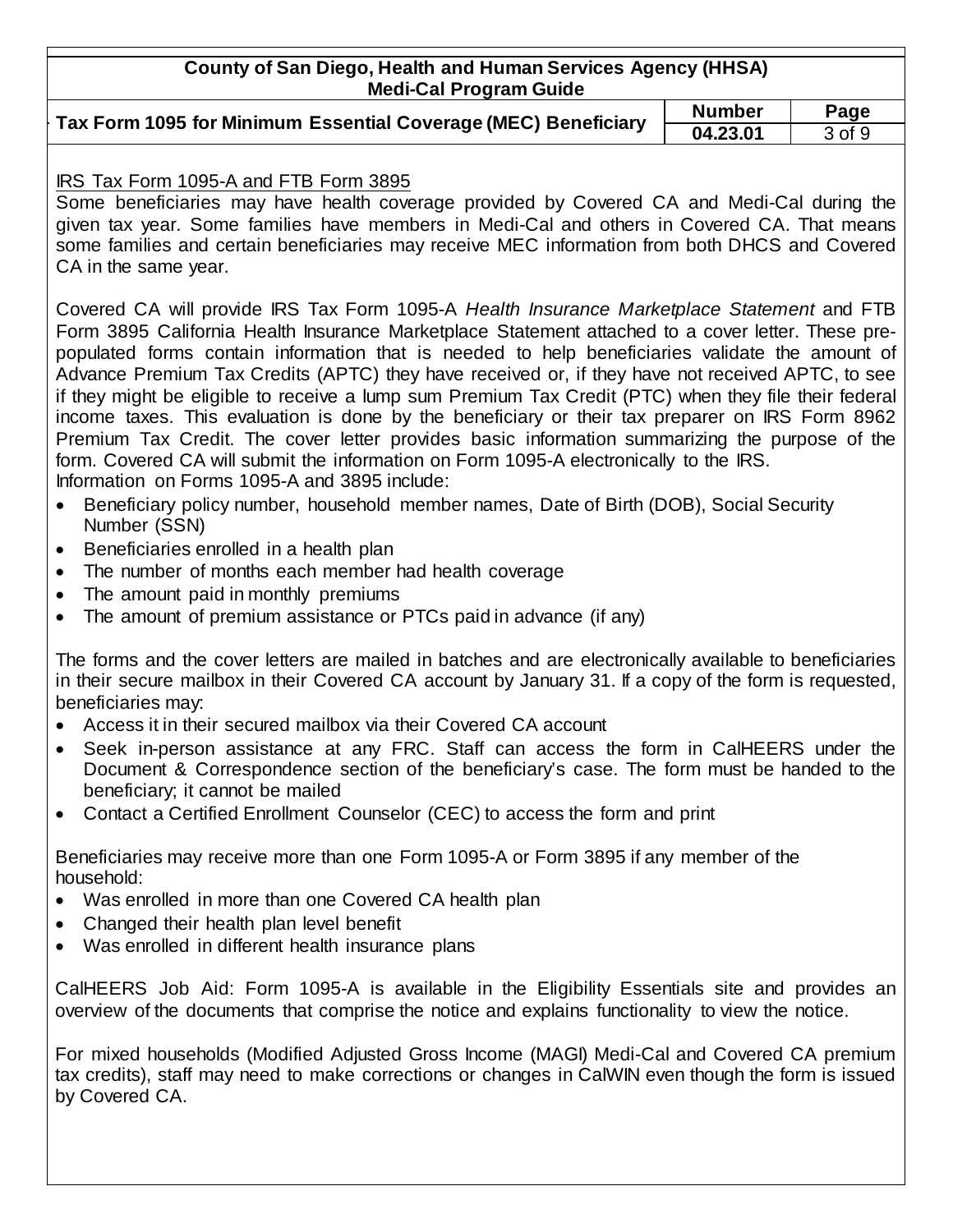| County of San Diego, Health and Human Services Agency (HHSA)<br><b>Medi-Cal Program Guide</b> |               |        |
|-----------------------------------------------------------------------------------------------|---------------|--------|
|                                                                                               | <b>Number</b> | Page   |
| Tax Form 1095 for Minimum Essential Coverage (MEC) Beneficiary                                | 04.23.01      | 4 of 9 |

The following may be changed in CalWIN and will auto generate a Corrected Form 1095-A:

- Name changes or correction from any household
- SSN change or correction
- DOB change or correction
- Address change or correction

IRS Form 8962 is used to reconcile the beneficiary's eligibility for, and the amount of, premium tax credit they are eligible to receive. This information is compared to the amount of APTC the beneficiary may have already received during the tax year. If they have received too much, they may have to pay back some or all the tax credits that have been paid for their health coverage premiums. If they have received too little in APTC, they may be eligible to be paid the extra amount they should have received in the form of a tax refund or PTC.

Direct beneficiaries requesting information about their IRS Form 1095-A or FTB Form 3895 to call Covered CA.

## Form 1095-B

DHCS is responsible for issuing Form 1095-B and a cover letter to all Medi-Cal beneficiaries who had Medi-Cal MEC coverage the previous year. The cover letter explains the purpose of the DHCS version of Form 1095-B they are receiving.

Medi-Cal beneficiaries will use the Form 1095-B to report their health coverage when they file their federal taxes. Form 1095-B is not required for beneficiaries to file their federal taxes, beneficiaries may self-attest their Medi-Cal MEC health coverage when filing. Beneficiaries are encouraged to keep the Form 1095-B as it is their proof of MEC health coverage provided by DHCS.

The Form 1095-B will be mailed to each person enrolled in MEC coverage. Information on Form 1095-B includes:

- Name of responsible beneficiary
- Name, address, DOB (only if using Pseudo Medi-Cal Eligibility Data System (MEDS)-ID or if an SSN is not available), last four digits of their SSN of the covered beneficiary
- Months of Medi-Cal that meets MEC coverage requirement
- Case number and Client Index Number (CIN)
- Print date

**Note:** Beneficiaries eligible for Medi-Cal during several months of the year and enrolled in a Covered CA health plan with tax credits during other months will receive both forms.

#### 04.23.01B Medi-Cal Information Notice – Notice to Beneficiaries Regarding IRS Form 1095-B (MC 020)

To notify Medi-Cal and CalWORKs applicants of the MEC requirement, MC 020 Informing Notice-Notice to Beneficiaries Regarding Form 1095-B must be provided to Medi-Cal and CalWORKs applicants.

This notice provides applicants:

• Information about Form 1095-B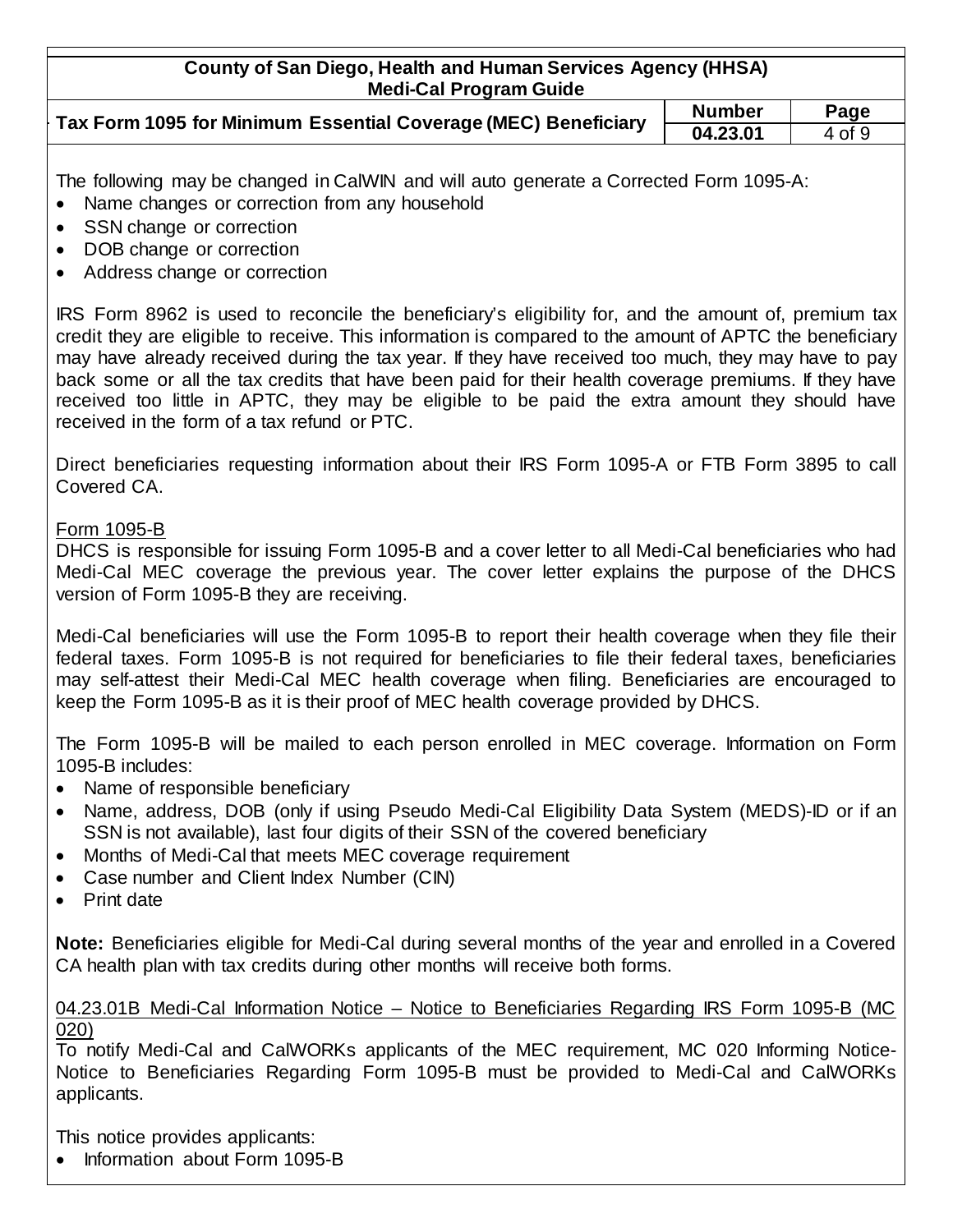| County of San Diego, Health and Human Services Agency (HHSA) |  |
|--------------------------------------------------------------|--|
| <b>Medi-Cal Program Guide</b>                                |  |

| Tax Form 1095 for Minimum Essential Coverage (MEC) Beneficiary | <b>Number</b> | Page   |
|----------------------------------------------------------------|---------------|--------|
|                                                                | 04.23.01      | 5 of 9 |

- A reminder to report all changes that may affect their Medi-Cal eligibility including, income tax filing status or family size
- The significance of the form and how it may be used while filing taxes
- Where to go to find additional information and support in all threshold languages

## 04.23.01C Mailing of Form 1095-B

The mailing of Form 1095-B will be staggered and postmarked by January 31 following the given tax year. DHCS will always send Form 1095-B to the beneficiaries most current, verified address found on their record in MEDS. If no valid address is known, the beneficiary's Form 1095-B will be suppressed for the purposes of protecting Protected Health Information (PHI). However, the Form 1095-B will be available for reprint in MEDS at the request of the beneficiary.

All subsequent mailings that occur after the annual mailing will be ongoing and will continue until the next year's annual begins. It is estimated that it will take between 45-60 days for a newly generated reprint or corrected Form 1095-B to be delivered from the time the request is received. There are three scenarios for which a Form 1095-B will be generated:

- Corrected: A Corrected Form 1095-B is automatically generated when an update or change is made to a beneficiary's record in MEDS through CalWIN that had already been transmitted to the IRS. Corrected data is transmitted to the IRS and mailed to the beneficiary during the next monthly batch print cycle. Changes that qualify as a correction are as follows:
	- o A new or corrected SSN
		- **Pseudo MEDS-ID to Numeric MEDS-ID**
		- A new Numeric MEDS-ID replaces an old Numeric MEDS-ID
	- o A change in the months having MEC
		- Any change in aid code for any given month that will add or remove MEC status for a beneficiary
	- o A name change, if the change occurred after an original Form 1095-B was reported to have a name/SSN mismatch by the IRS

The corrected Form 1095-B will be accompanied by a cover letter that will inform the beneficiary of its purpose.

- Reprint: A reprint of Form 1095-B is generated by staff submitting a reprint request through the MEDS IN95 screen. The reprint will be mailed in the next monthly batch print process. A reprint of Form 1095-B will be accompanied by a reprint cover letter that will inform the beneficiary of its purpose.
- Tax Filer Reprints with Address Override: A beneficiary who requests to have their Form 1095-B mailed to a designated beneficiary must submit the request in writing. The written request serves as the beneficiary's authorization to have their Personal Identifiable Information (PII) released to another party. Request a written authorization from the beneficiary when such a reprint request is made over the phone or in-person. Written requests can be made by regular mail or via other commonly used forms of written communication (for example: email, fax, scanned). Telephonic signatures can also be used when the request is made over the phone authorizing the release of the Form 1095-B to a designated individual.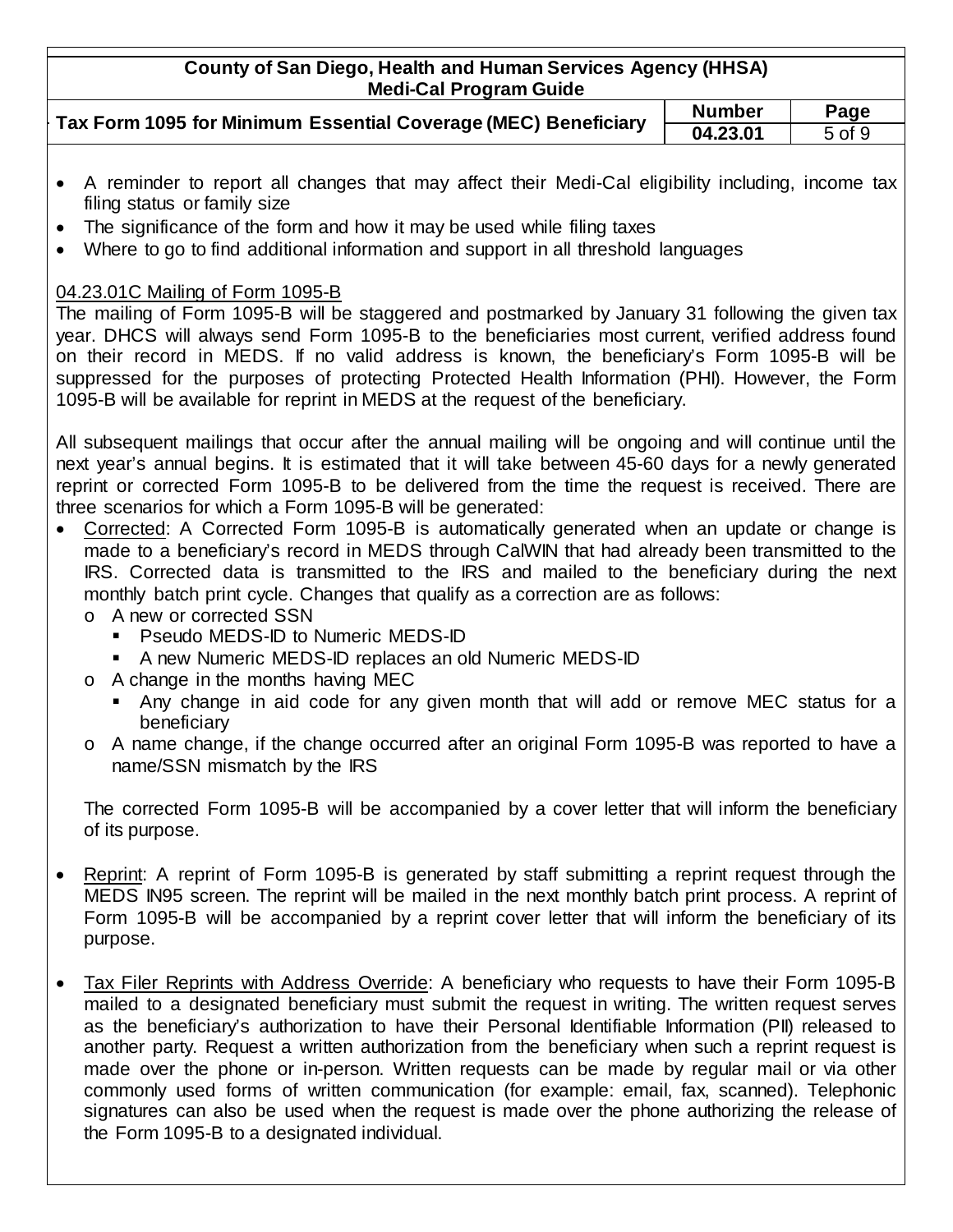# **County of San Diego, Health and Human Services Agency (HHSA) Medi-Cal Program Guide**

| Tax Form 1095 for Minimum Essential Coverage (MEC) Beneficiary | <b>Number</b> | Page   |
|----------------------------------------------------------------|---------------|--------|
|                                                                | 04.23.01      | 6 of 9 |

If a written or telephonically signed authorization is not obtained from the beneficiary, a Form 1095-B reprint will not be issued to anyone other than the beneficiary or their Authorized Representative (AR).

A reprint of Form 1095-B for a tax filer is generated by staff submitting a tax filer request through the MEDS IN95 screen. The generated Form 1095-B is sent to the address that is not the mailing address of the beneficiary, such as the tax preparer. This address is recorded into the 1095-B database for auditing purposes but will not update the beneficiary's MEDS record.

Required action:

- Staff will make appropriate updates in CalWIN for a Corrected Form 1095-B to automatically generate.
- Staff will submit a request for a reprint of Form 1095-B whenever a request for reprint is received. For reprint instructions refer to the *MEDS IN95 Screens Procedure Manual* located in Eligibility Essentials under MEDS.

Refer to Medi-Cal Desk Aid 82 Form 1095-B Beneficiary Scenarios for a list of scenarios and actions to take regarding situations that may occur.

## 04.23.01D Form 1095-B Returned

A MEDS alert is generated for each returned form. The following MEDS alerts will be generated and require action:

| Alert # | <b>Alert</b>                    | <b>Description</b>                                      |
|---------|---------------------------------|---------------------------------------------------------|
| 9003    | Death Reported to MEDS-         | Indicates a returned mailing was received with a        |
|         | <b>MEDS/CDB Eligibility</b>     | "deceased" notice; required action to be taken to       |
|         | <b>Terminated *URGENT</b>       | terminate benefits                                      |
| 8024    | <b>IRS Document Returned as</b> | Indicates an IRS related document was received as an    |
|         | Undeliverable *PRI-ACC          | undeliverable mailing. Requires action to be taken to   |
|         |                                 | acquire and update outdated information                 |
| 9072    | <b>IRS Document-Loss of</b>     | Indicates there was consecutive returned mailings and a |
|         | Contact-Redetermination         | loss of contact; requires action to be taken            |
|         | <b>Required *CRITCL</b>         |                                                         |

Staff must process the MEDS alerts based on current business process.

Upon receipt of returned mail, or other indication that the beneficiary has moved, and there has been no change of address reported, staff must make reasonable attempts to contact the beneficiary. Prior to discontinuing the case, staff will:

- Perform an *ex parte* review of information available in CalWIN, CalHEERS, and MEDS for the beneficiary and family members to determine the most current contact information
- Attempt to contact the beneficiary by phone, or their preferred method of contact
- Mail the MC 355 if contact is unsuccessful
- Note all case actions in case comments

If all required attempts at contact fail, send the appropriate discontinuance NOA. Refer to Medi-Cal Program Guide (MPG) 04.13 for additional policy and procedures for returned mail.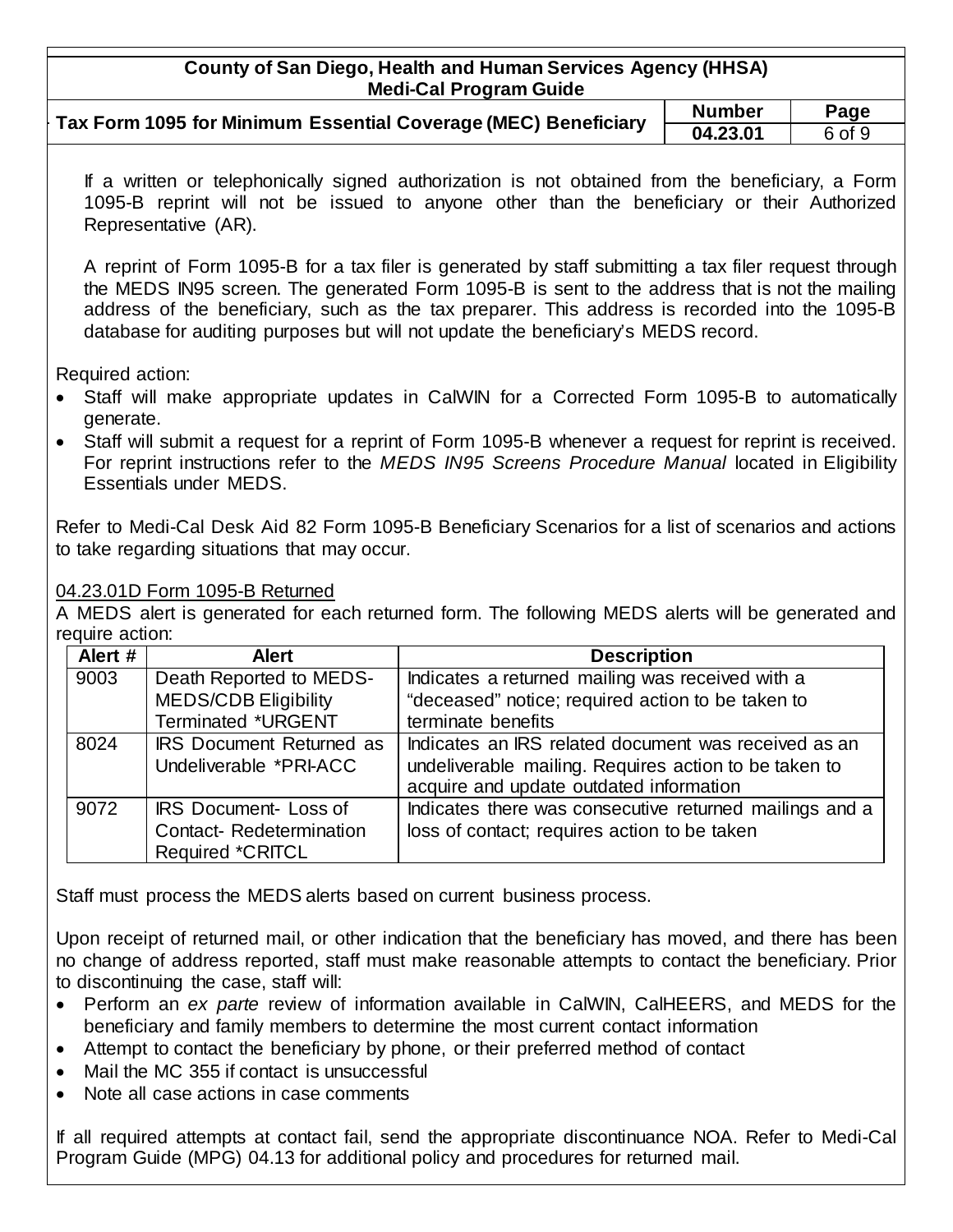| County of San Diego, Health and Human Services Agency (HHSA) |
|--------------------------------------------------------------|
|                                                              |
| <b>Medi-Cal Program Guide</b>                                |

| Tax Form 1095 for Minimum Essential Coverage (MEC) Beneficiary | <b>Number</b> | Page   |
|----------------------------------------------------------------|---------------|--------|
|                                                                | 04.23.01      | 7 of 9 |

**Reminder:** Former Foster Youth (FFY) up to age 26 must not be discontinued due to a loss of contact.

**Note:** SSI/State Supplement Program (SSP) linked Medi-Cal beneficiaries returned Form 1095-B mailings will be destroyed by DHCS.

## 04.23.01E Notice for Requested Action (NFRA)

Every January, DHCS transmits all MEC information to the IRS for the reported tax year. If there is missing or incorrect Medi-Cal information on the Form 1095-B reported to IRS, DHCS will send beneficiaries a NFRA. The notice informs the affected beneficiaries to contact the county to review the information on their record. Staff must take appropriate action if any, of the missing or incorrect information.

#### Required action:

Any missing or incorrect information must be updated in CalWIN. The correction will automatically trigger a "Corrected" Form 1095-B to be sent to the beneficiary. Refer to the MEDS IN95 Screens Procedure Manual in Eligibility Essentials under MEDS for information on the error that resulted in a NFRA mailing.

## 04.23.01F SSI/SSP Beneficiaries

DHCS is sending Form 1095-B to SSI/SSP beneficiaries. SSI/SSP beneficiaries will be directed to contact county staff for assistance on their Form 1095-B.

Staff will assist by:

- Updating the beneficiary's address in MEDS
- Processing Form 1095-B reprint requests
- Processing Form 1095-B reprints for the tax filer address override
- Inform the SSI/SSP recipient to contact their local Social Security Administration (SSA) office to ensure they report any changes to SSA
- Request a remedy ticket to the state via our county MEDS coordinator for SSI/SSP records that contain discrepancies or require changes that are required for 1095-B data

04.23.01G County Children's Health Initiative Program (CCHIP) and Medi-Cal Access Program (MCAP)

CCHIP and MCAP beneficiaries should contact MAXIMUS to update their information and request Form 1095-B reprints. Contact Information:

MCAP: Medi-Cal Access Program P.O. Box 15559 Sacramento, CA 95852-0559 (800) 433-2611

CCHIP: County Children's Health Initiative Program P.O. Box 138004 Sacramento, CA 95813-8004 (833) 912-2447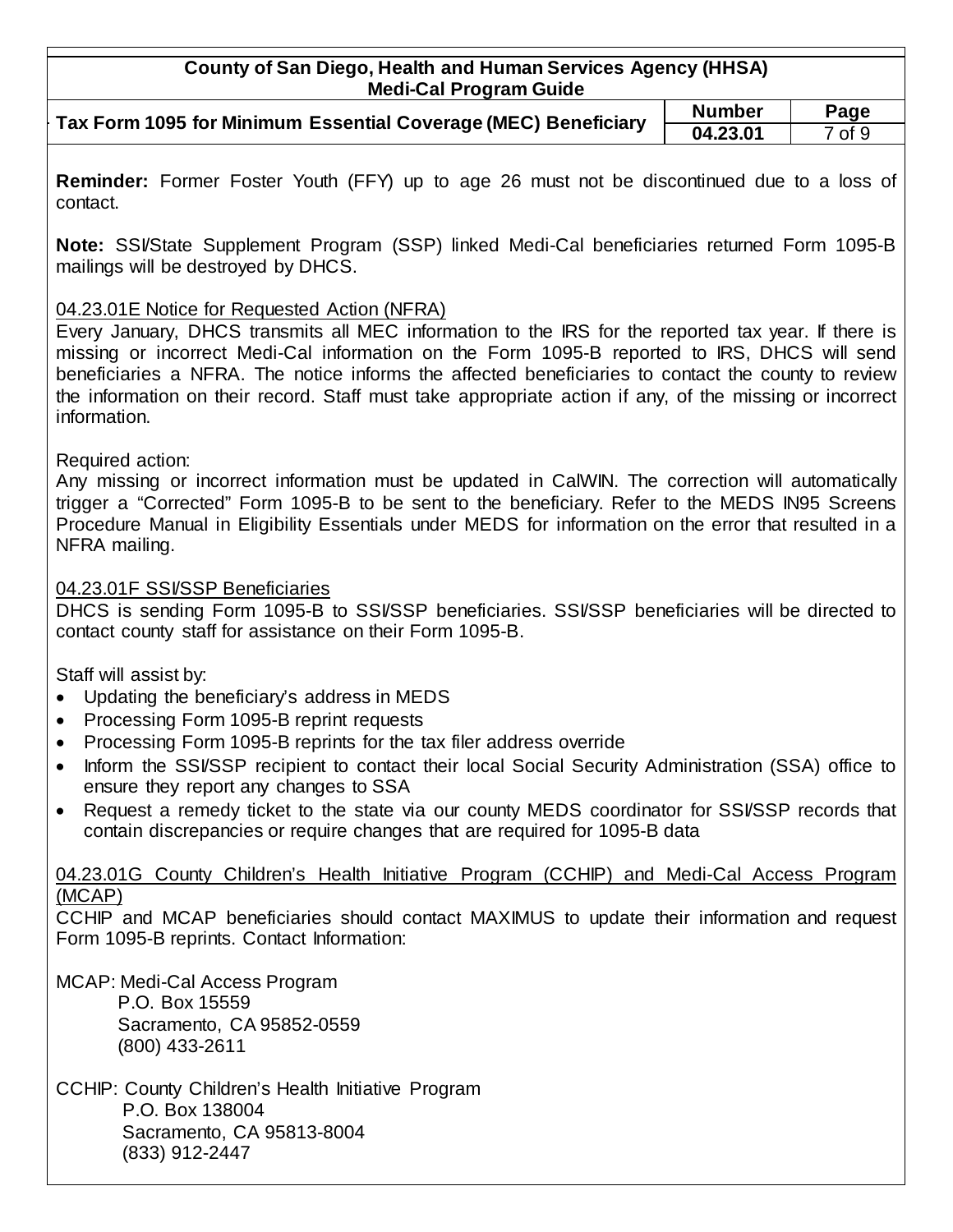## **County of San Diego, Health and Human Services Agency (HHSA) Medi-Cal Program Guide**

| Tax Form 1095 for Minimum Essential Coverage (MEC) Beneficiary $\vert$ | <b>Number</b> | Page              |
|------------------------------------------------------------------------|---------------|-------------------|
|                                                                        | 04.23.01      | 8 <sub>of</sub> 9 |

# **04.23.01** 8 of 9

#### 04.23.01H DHCS Medi-Cal Help Desk

DHCS' Medi-Cal Help Desk may assist beneficiaries with questions or additional information about the Form 1095-B. Services are provided Monday through Friday, 8am-5pm PT, except holidays. Since call center staff do not have access to MEDS, or the ability to correct or reprint forms, they will refer beneficiaries to contact the county, SSA, or MAXIUMUS for these requests.

Medi-Cal Help Desk phone number is 1-844-253-0883.

## 04.23.01I Tax Filing Information

Staff cannot provide tax advice or instructions on how to fill out tax forms or file taxes. Staff must refer beneficiaries to the IRS/FTB or to their tax preparer. There are also various resources available, such as:

- Volunteer Income Tax Assistance (VITA) website at [VITA](http://irs.treasury.gov/freetaxprep/jsp/vita.jsp?zip=91910&lat=32.6385134&lng=-117.06175530000001&radius=100) or call 1-800-906-9887
- Internal Revenue Service website at [IRS.gov](https://www.irs.gov/) or call San Diego location 619-615-9555
- Franchise Tax Board website at [ftb.ca.gov](https://www.ftb.ca.gov/) or call 1-800-852-5711

## 04.23.01J Alternative Formats Mailings

DHCS has implemented the use of alternative formats when mailing Form 1095-Bs to beneficiaries who have requested communications in alternate formats, such as large print, Braille, and data/audio Compact Disc (CD). Effective November 2021, DHCS will use the beneficiary's requested alternative format, if designated, when issuing annual, reprinted, or corrected Form 1095-B's. If the beneficiary does not have an alternative format preference stored in DHCS' Alternate Formats database at the time the 1095-B is issued, the documents will be mailed in standard format. See MPG 04.17 for additional guidance on alternative formats.

# **Program Impacts:**

## Automation

Staff must enter appropriate fields in CalWIN to provide the appropriate level of benefits.

Forms

Form 1095-B and cover letter are requested by staff and issued by DHCS.

Form MC 020 MC Information Notice - Notice to Beneficiaries Regarding IRS Form 1095-B is available in English and Spanish and has been uploaded to Xerox and Eligibility Forms Library (EFL). The form is also included in all Medi-Cal and CalWORKs pre-assembled intake packets.

# **References:**

ACWDL 17-30, 21-11 MEDIL I 15-35, 15-36, 15-43, 21-31, 22-09

# **Sunset Date:**

This policy will be reviewed for continuance by April 30, 2025.